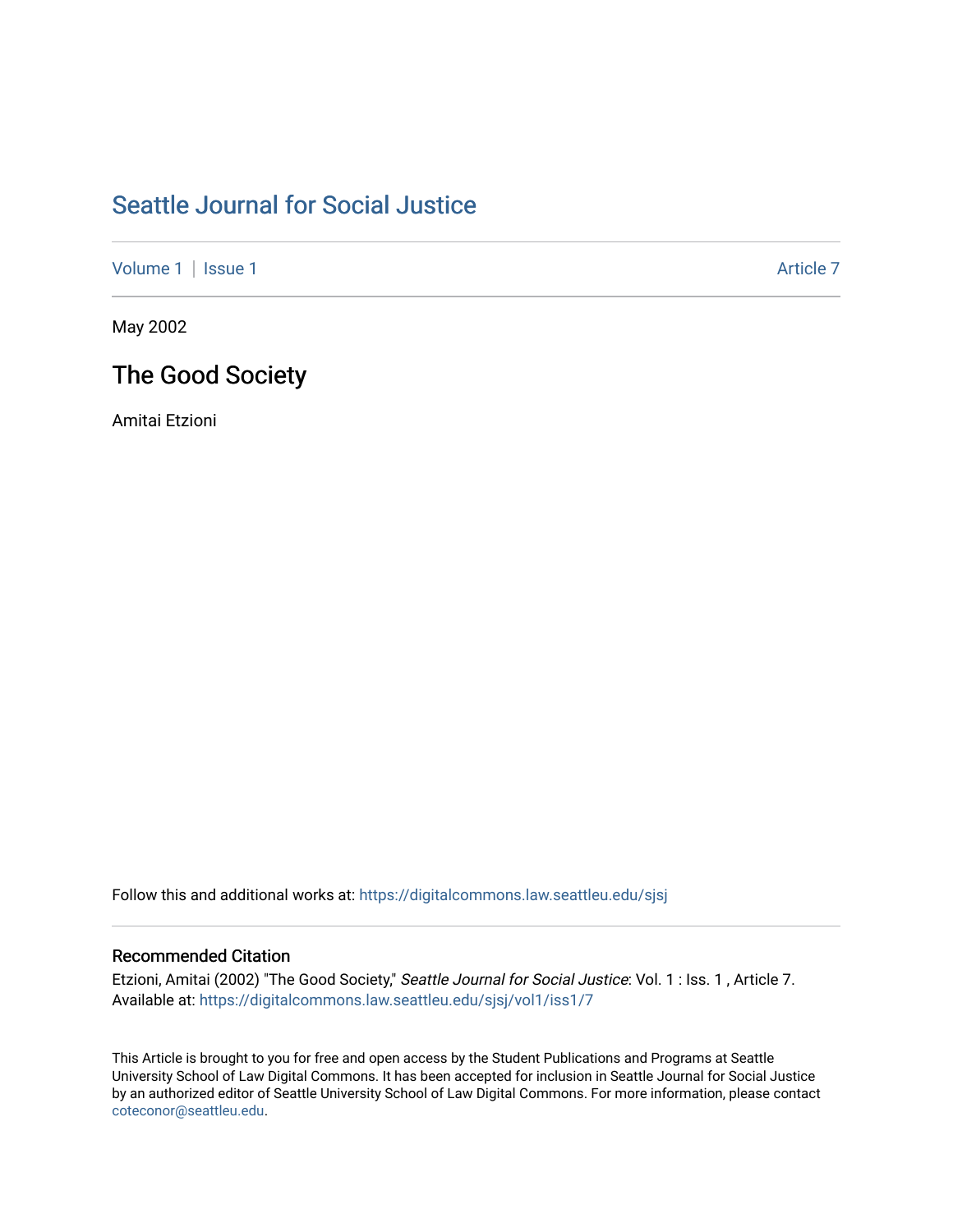### Amitai Etzioni<sup>1</sup>

This essay explores some of the elements of what makes for a good society—or community—from a communitarian viewpoint, with consideration from a combination of social facts as seen by a sociologist. Additionally, ethical considerations, with special attention paid to exclusivity and to equality, are addressed.

#### COMMUNITIES DEFINED

A key concept I draw upon in the following characterization of a good society is the term *community*. I define it as follows:

Community is a combination of two elements: A) A web of affectladen relationships among a group of individuals, relationships that often crisscross and reinforce one another—rather than merely one-on-one or chainlike individual relationships; B) A measure of commitment to a set of shared values, norms, and meanings, and a shared history and identity—in short, to a particular culture.<sup>2</sup>

The observation that social entities that meet the above two defining criteria can be identified and that they resemble those entities most people informally refer to as *communities* does not claim that such social entities are good in the normative sense. Furthermore, this definition leaves open the amount of conflict that occurs within a given community, but identifies it as a social entity that has the elements necessary—bonds and shared values to contain conflict within sustainable boundaries. Lastly, the definition indicates that communities need not be territorial. Indeed, there are many ethnic, professional, gay, and other communities that are geographically dispersed; that is, the members of these communities reside among people who are not members. Often, these communities are centered around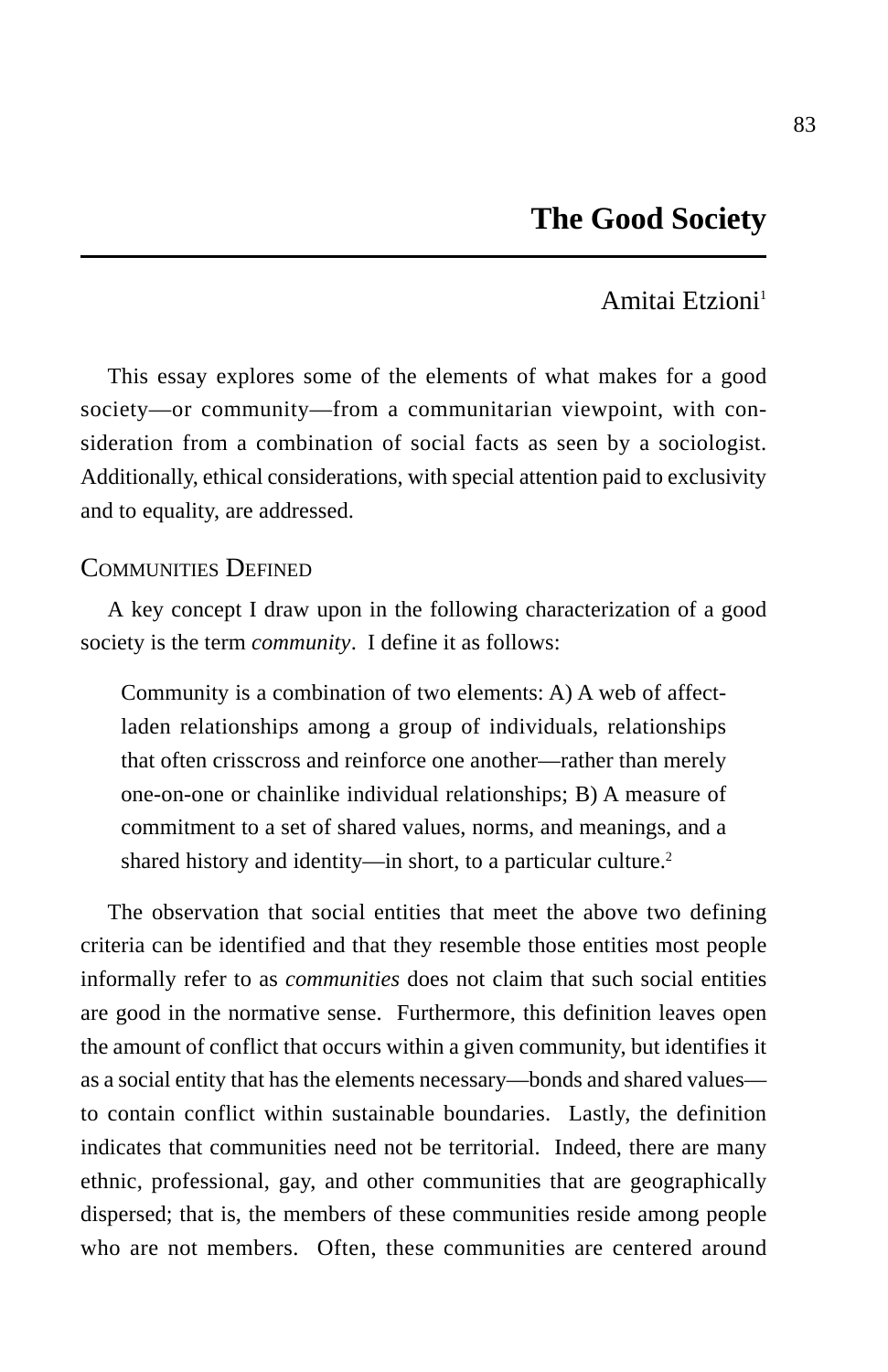particular institutions such as places of worship, hiring halls, bars, or social clubs. So, with these caveats in mind, I will examine both the elements of community-bonding and the common moral culture.

#### THE VALUE OF BONDS AND THEIR LIMITS

The idea that people ought to be related to one another by bonds of affection rather than merely treat each other as instruments is widely established. From Kant to Marx, many consider the dominance of the instrumental orientation a major threat to human well-being. Others have drawn on empirical research to document that people are social creatures and require bonding with one another for their mental and physical well-being. Thus, it would at first seem that bonds are good *per se*.

This view reflects a Western context, in which bonding is believed to have declined over the last century, as noted in the work of Robert Putnam.<sup>3</sup> More attention, however, should also be paid to the condition in which bonding is excessive. Here, I refer not only to hierarchy, power relations, or oppressive legal or moral codes, all of which have negative aspects. But also, I refer to communities in which bonds, even those among peers, are restrictive, preventing proper development of self, cramping individuality, spontaneity, and creativity, a condition which, until recently, many have associated with the Japanese society.

Novelists have been especially effective in describing the loss of selfidentity and autonomy of those slavishly in love; of women who lose their self identity when defined merely as mothers and wives; of teenagers and gang members who are lost in their peer groups.

It follows that both frayed bonds and tightly knit ones are incompatible with basic human needs;<sup>4</sup> that social bonds are essential for human wellbeing, but only if they remain rather slack; and that one attribute of a good society is that it is one in which strong communal bonds are balanced by powerful protections of self. Such a society is not simply communal, but also firmly upholds both social ties and autonomy, social order and liberty. Thus, different societies may need to move in opposite directions—to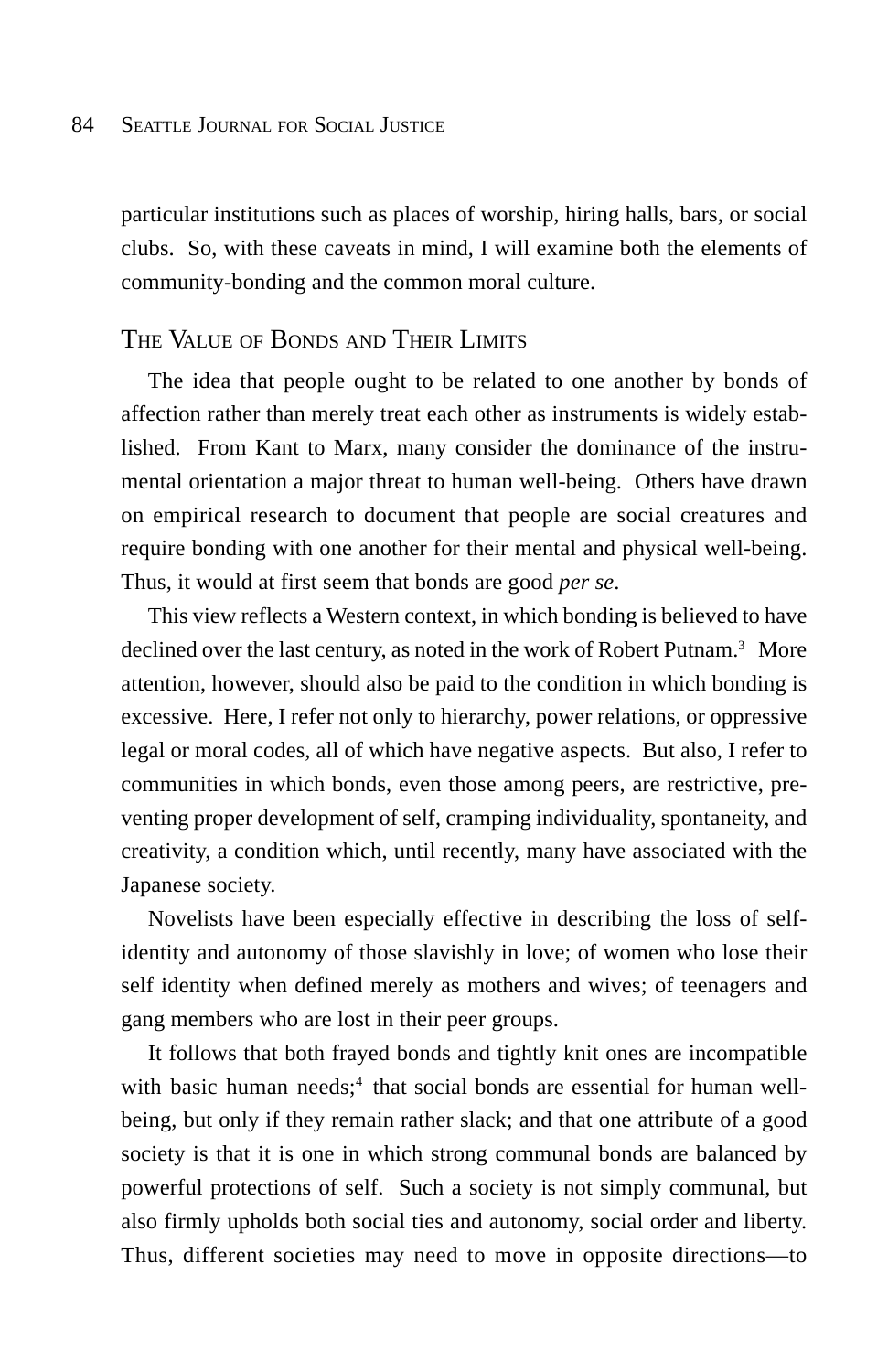approach the same point of balance. For example, some societies must shore up their weakened social bonds, while others must loosen them.

## EXCLUSIVITY LIMITED BY LAWS

Given the realities of social life, all communities have built into them by their very nature a serious normative defect: they exclude. All communities draw distinctions between members and nonmembers, and they usually treat nonmembers less well than members. Exclusivity arises out of one of the two defining elements of community—that of bonding. There are severe limits to the number of people any one person can bond with. Moreover, bonding is much more achievable with people who are similar in social background and perspective than with those whose social attributes are different. Finally, turnover must be limited if bonds are to solidify.

The fact that communities exclude is normatively troubling to the point that one may regard communities negatively merely on this ground and prefer to limit social relations to those based on universal criteria such as individual achievements. Consistent champions of this approach reject treating legal immigrants differently than illegal immigrants or members of our national community differently than those of others. However, a society that seeks complete elimination of exclusivity will grossly neglect the profound human need for social bonds.

Given this background, the quest for a good society points to one that allows communities to maintain some limitations on new membership while at the same time greatly restrict the criteria that communities may use in forming such exclusivity. The criteria for exclusion cannot be race, ethnic origin, religion, sexual orientation, or a host of other criteria based on ascribed statuses. Rather, the bonds of good communities, it follows, should be based on affinities whose nature remains to be defined.

#### CONFLICT WITHIN CONSENSUS

The concept of society as a community has long been criticized. After all, this notion is Durkheimian in the sense that it presupposes one societal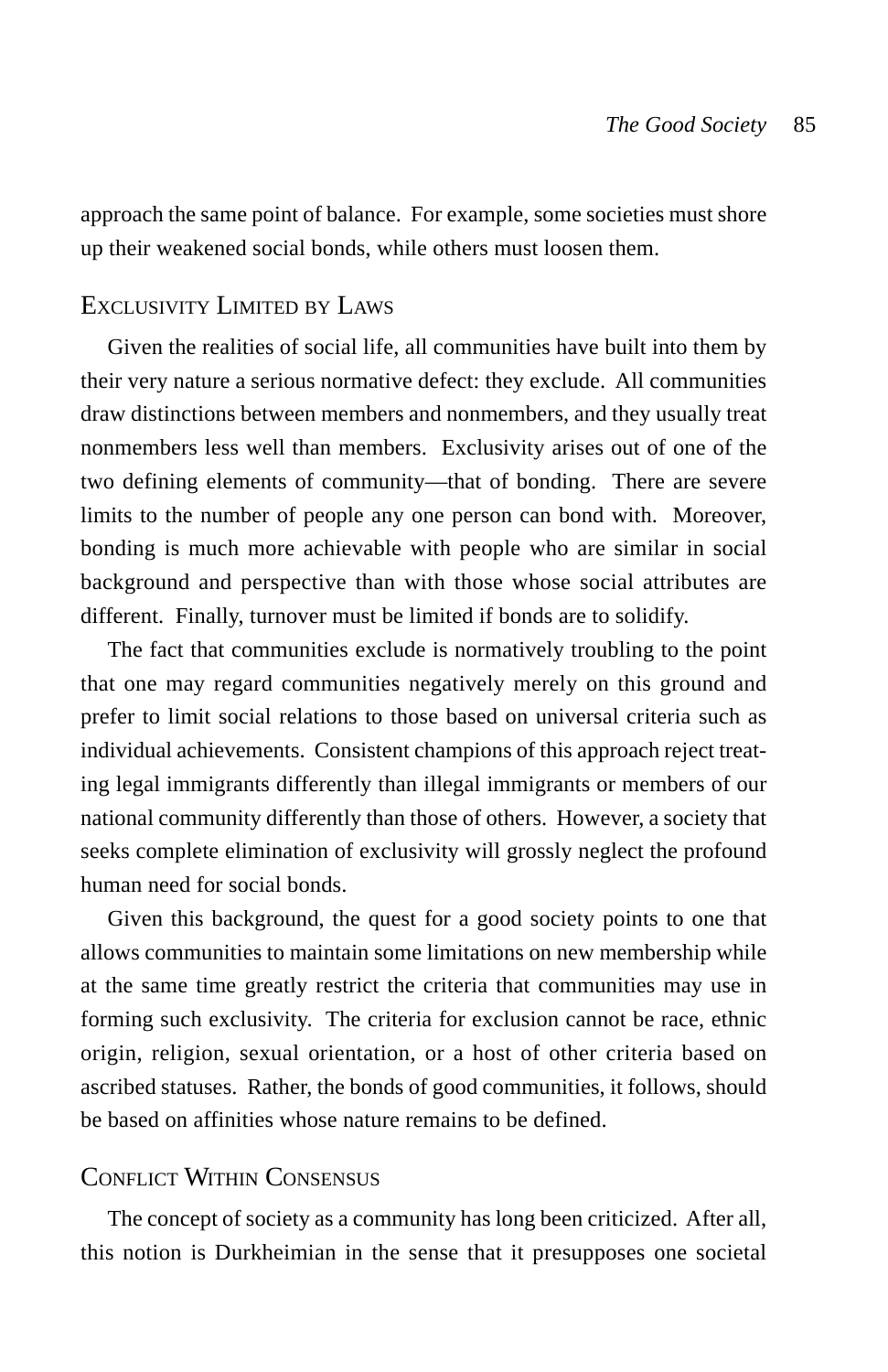entity and asks if the conditions that its continued integrity requires are met. Critics, from Jeremy Bentham to Margaret Thatcher, have argued that the very concept of society is a fiction; rather, there are only aggregates of individuals.5 Indeed, social conservatives historically used to call for national unity, urging people to refrain from fighting for that which was due them individually, so as to preserve the organic whole. Left-leaning scholars such as Lewis Coser have maintained that the concept of community conceals that society is an arena of conflict, not one of unity.6

Nevertheless, the concept of society as a community is viable, especially if one treats it not as a given but as a variable. That is, some societies are much more of a community than others, and their communal quality changes over time. Most importantly, there is nothing inherent in the concept of society or community to exclude conflict. The only assumption that the concept makes is that conflicts are contained by an overarching commitment to the bonds and values that define the whole. If this is not the case, we do not have one community or society. Therefore, it might be most productive to stop viewing consensus and conflict models strictly as alternatives and instead see them as combinable. After all, there is room for conflict within consensus, as long as such clashes do not break out of the containing bonds and culture. One may well wish to study the conditions under which conflicts are sustained within communal boundaries as opposed to outside the community. But such an approach only highlights the value of the basic concept—that of community—rather than finding it invalid or biased.

A good society, it follows, is one that keeps conflicts within the bounds of shared bonds and culture. However, there is nothing in the definition of community, and hence society, that requires that the said bonds themselves will not be changed over time.

#### COMMUNITY AND INEQUALITY

An additional normative issue raised when one seeks to assess the value of communities is the relationship between the close social bonds that exist within communities and the allocation of resources. Much has been written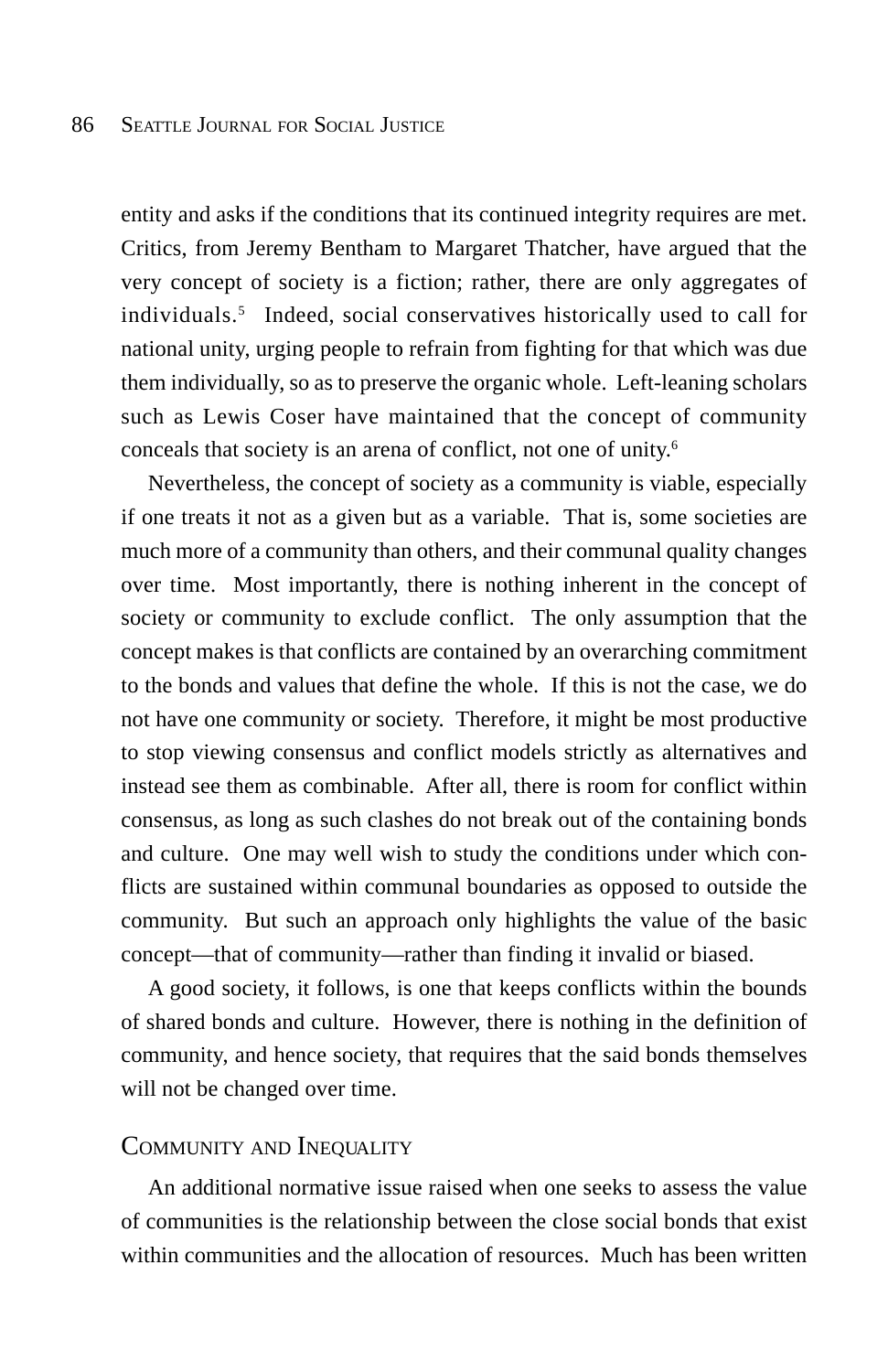about this subject; the following are merely a few observations about this discussion.

Most observers readily agree that equality among members, as a general attribute, is neither possible nor desirable. For instance, there are considerable limits on the extent to which beauty and musical talents can be equalized, and it is not immediately obvious that all these kinds of equalities would be good. Even achieving *merely* equality of economic assets, power, and social status—if by that one means every community member receives the same share, or even "from each according to his abilities, to each according to his needs"7—is an extremely elusive goal and not necessarily a good objective. For instance, these ideas are believed to grossly undermine efficiency and productivity, which no community can completely ignore. We should therefore be concerned with greatly reducing inequality, rather than with equality as the end state.

A good society can reduce inequality to a larger extent than the one provided by the Rawlsian rule of approving of increased inequality as long as the have-nots benefit from the increased resources that result from the growing share of the haves even when the haves' share increases much more than that of the have-nots.<sup>8</sup> This formula puts no upper limit on how much more the haves may gain or on the growing disparity between the haves and the have-nots. For example, in the 1990s, worker salaries increased by 32% while Chief Executive Officer salaries increased by 535%.<sup>9</sup> Such high and rising levels of inequality threaten to split society into two separate camps: One is a bit better off, but falls ever further behind the first camp, while the other is affluent and gaining. Given that control of economic resources is correlated with political power, growing inequality must be expected to undermine not merely the societal bonds but also the democratic elements of society. It follows that a good society would not only secure a "generous minimum" for all its members, but would also labor to cap inequality by slowing down increases in the slices of the total resources gained by the higher strata.<sup>10</sup> These rules would apply to each community.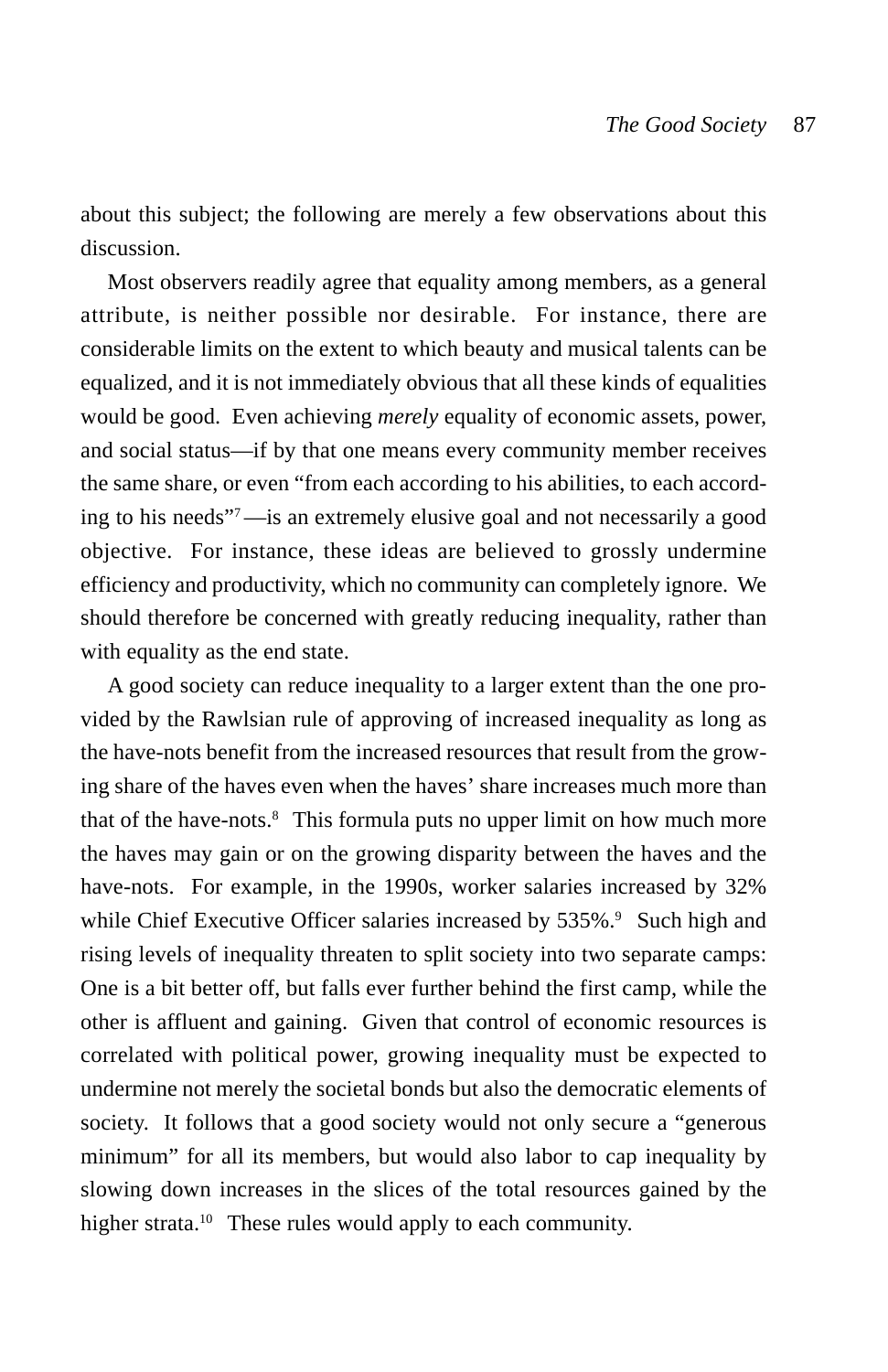When the discussion focus moves from the level of communities to that of societies, the latter is often depicted as if it were an aggregate of individuals. Thus, typical discussions of American consumers, voters, or even citizens evoke the image of millions of individual actors, each acting on his or her own, and, in accumulation, affecting the direction of the economy, polity, and society. Actually, even in the most modernized societies, many individually are members of communities. Indeed, it is best to think about societies as communities of communities, which also contain a fair number of unaffiliated individuals.

It follows that, in seeking to characterize a good society, inequalities in allocation of resources *among* communities and not just among individuals must be taken into account. For example, in 1997, a public school located in New York City's Greenwich Village was poised to layoff a teacher considered a fine instructor by her school because of budget pressures.<sup>11</sup> Concerned parents raised funds to enable the district to keep the teacher on its payroll.12 The chancellor of the city's school system objected on the grounds that these parents were giving something *extra* to the children of their community rather than to all of the city's children.13 But the sociological rules of gravity again assert themselves. As in thousands of school districts across the country, where parents do extra things for *their* school despite court rulings calling for inter-district equality, the Greenwich Village school was allowed to keep the teacher with the district paying the teacher's salary.

However much one may cherish equality, the quest for a good society must recognize that equality among communities has never been approximated, even during the heyday of the Soviet regime, or under Cuban socialism, or even among Kibbutzim. Instead, a good society applies to inter-community allocation of assets the same rules already outlined for members of any one community. No community should be left without a rich and rising minimum, and the shares attained by any one community ought to be capped. In short, a good society is one in which inequality within each community and among them is being significantly reduced.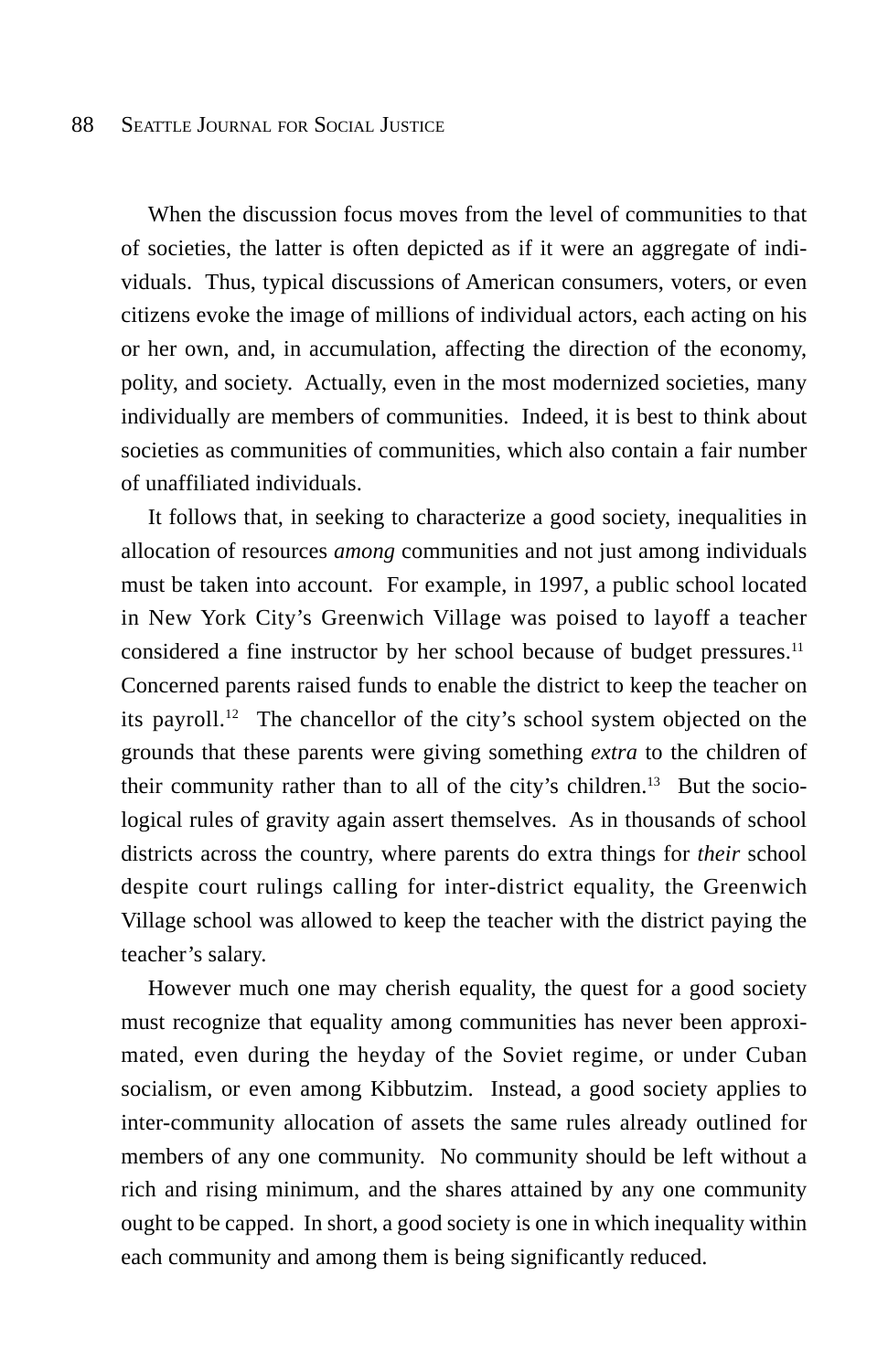### WHOSE VALUES? MORAL DIALOGUES AND THEIR LIMITATIONS

The second element of community, as defined here, is much more difficult to evaluate and raises numerous taxing questions. A community is not merely a social entity whose members are bound by a web of crisscrossing affective bonds but is also one in which members share a set of core values—a moral culture. A good society, rich in communities, is by definition one governed not merely by contracts, voluntary arrangements, and laws freely enacted, but also by a thick layer of mores that are in turn derived from values. This raises several questions: *Where do these values emanate from? Are they justifiable? Are they good?*

A common answer is that values are handed down from generation to generation and, in this sense, are traditional. Tradition, however, is clearly not the only source of values. So, what are the other major sources of values and how does one determine the moral standing of any particular set of values, regardless of their source?

In addressing this question, it is important to distinguish between the initiation of values and their establishment as social norms. New value formulations are often the work of one person such as a rebelling clergy member like Martin Luther, a public leader like Rachel Carson, or a social philosopher like Martin Buber.<sup>14</sup> In order for values to acquire social significance, however, they must be embraced by a considerable number of people. For members of a community to integrate new values into their moral culture, these values must undergo a process I refer to as a "moral dialogue."15

Moral dialogue is a process by which people engage in deliberations that involve not merely facts and logic, reasoning, and rational exchanges, but also intensive discussions in which their normative commitments are engaged. Over recent decades, American society has had moral dialogues on matters such as our obligations to the environment, to marriage partners, and to children. There have also been moral dialogues about proper race relations, relations between men and women, relations between heterosexuals and homosexuals, as well as numerous other subjects. Dialogues such as these are often complex and massive, and they frequently appear disorderly. How-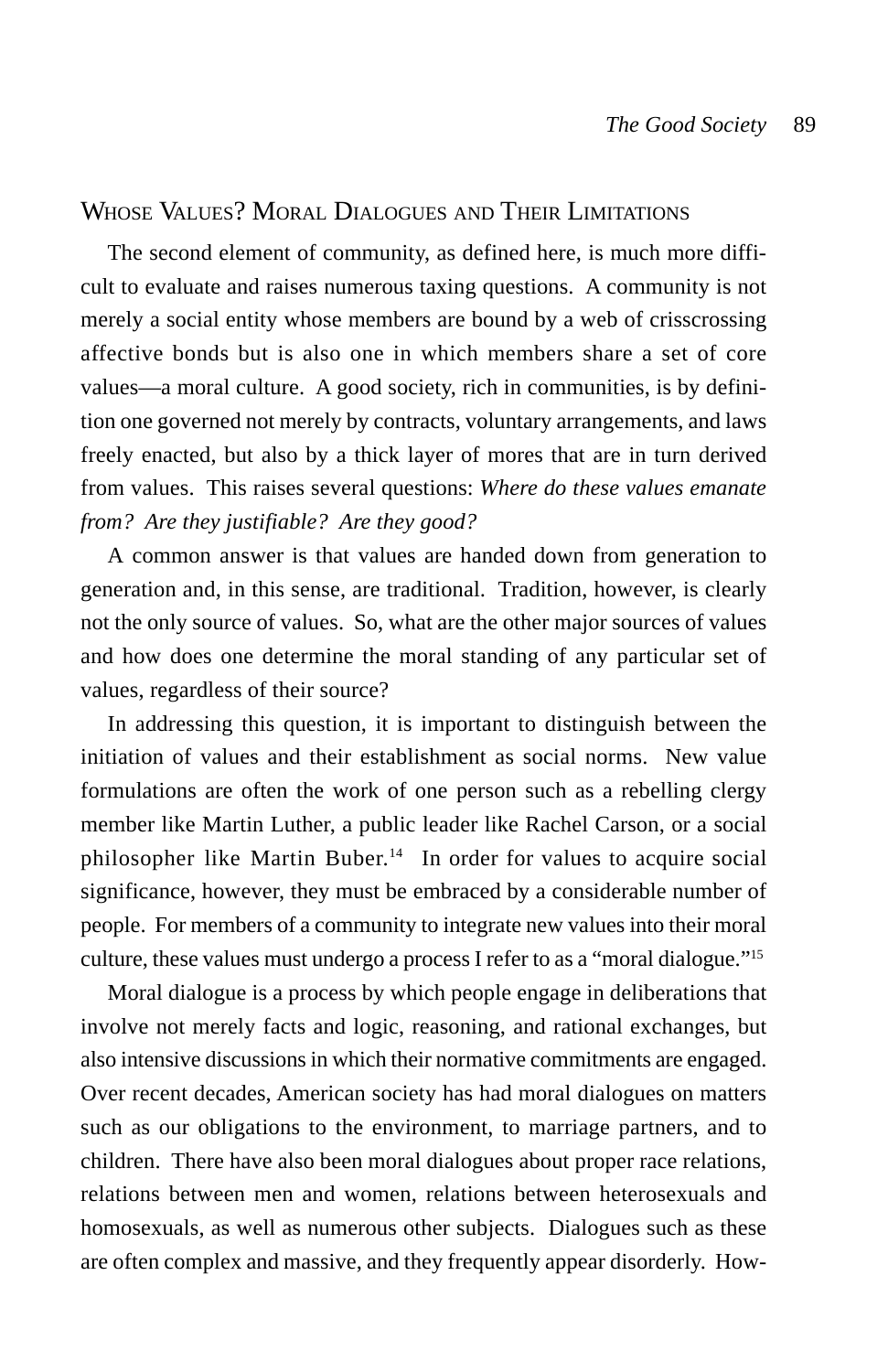ever, several of these have advanced to a point that resulted in extensive, although never universal, changes in the values endorsed by members of the society. Thus, the values of American society regarding many of the subjects listed above, from commitments to the environment to relationships among people of different social categories, have changed significantly over the last decades.

A good society relies heavily on such moral dialogues to determine the values that will constitute the shared cultures of its communities; it does not merely base its values on tradition. Moreover, to ensure broad and genuine adherence to values, a good society relies on the moral voice—the informal controls members of communities exert on one another—rather than law.

The law has often been viewed as the tool of society that ensures that millions of its members will live up to the prescriptions contained in the society's values. Indeed, one obvious sociological function of the law is to prescribe how people are expected to behave (from paying taxes to meeting obligations to caring for children). The law also prescribes what people should refrain from doing (from smoking in defined public spaces to selling, buying, or consuming crack cocaine). Usually, laws also contain penalties to be meted out and sometimes rewards to be accorded for those who ignore, or live up to, these normative prescriptions.

When values are less and less heeded, it is often argued that the society requires more laws, more regulations, stronger sanctions, more law enforcement resources and powers, and more severe punishments for those who violate the laws. Indeed, in most Western societies, one can observe that over the past several decades as social order has deteriorated, there have been increasing demands for more and harsher punishments, more police, and more powers to various public authorities. However, the rising economic and social cost of this approach to value-enforcement—as demonstrated by the failing war against controlled substances and the fact that while crime has recently declined in the United States, it is still at much higher levels than it was a generation ago—shows that the high reliance on law enforcement for value fortification does not make for a good society.<sup>16</sup>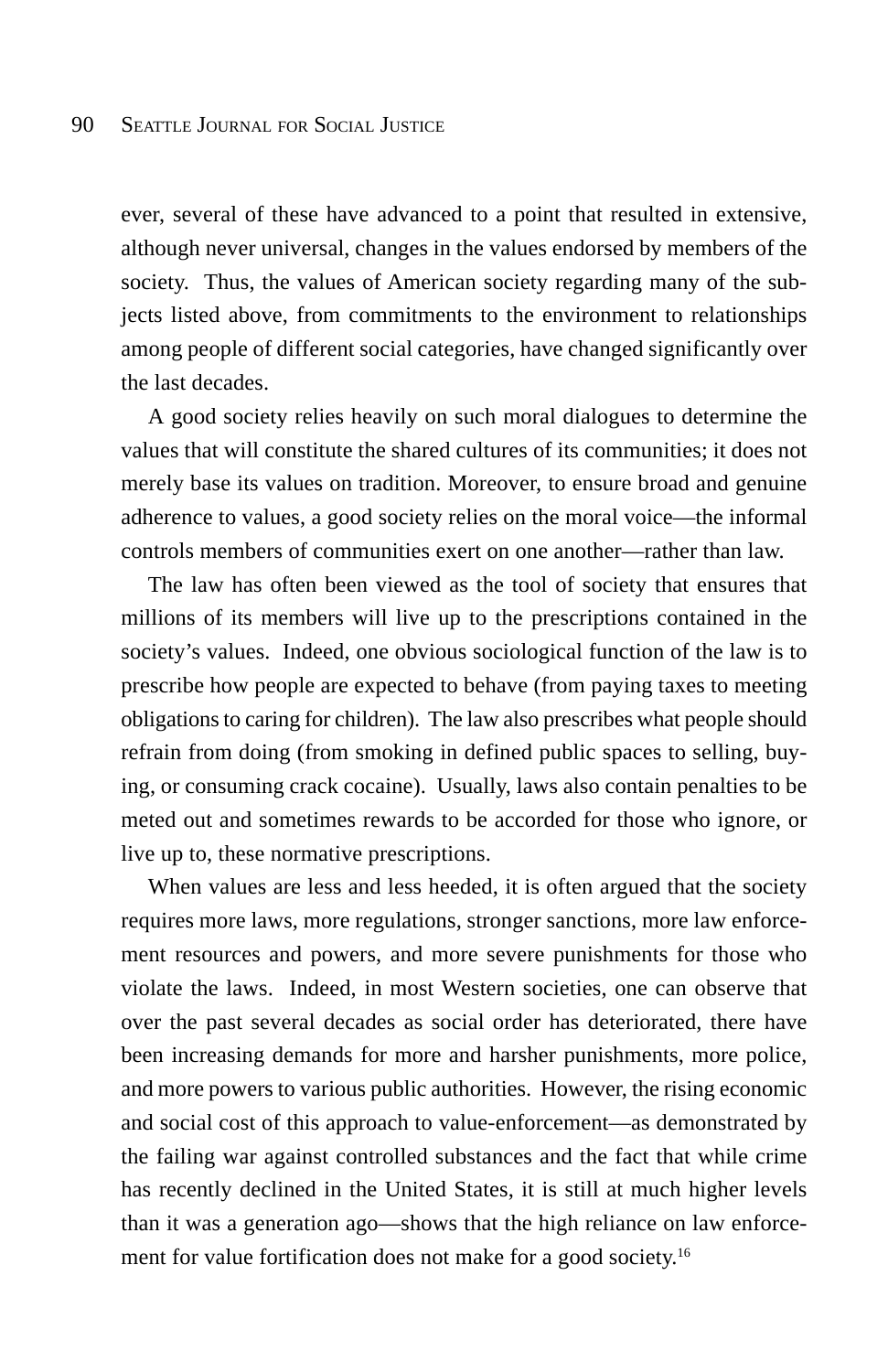In contrast, for a society to be good, much of the social conduct must be *regulated* by reliance on the moral voice rather than on the law, and the scope of the law itself must be limited largely to that which is supported by the moral voice. This is the case because the moral voice can be made more compatible with a high level of respect for self, with autonomy, and, hence, with a good society. Here again, the good society is defined as one that balances two values, social order and autonomy, rather than maximizing one.<sup>17</sup>

If people ignore the law, their wages are garnished, their mortgages are foreclosed, and their homes are sold out from under them; they are jailed or even executed. Their autonomy is restricted or curtailed. The notion advanced by some philosophers that the actor always has a choice, even if he or she has to choose to die, is belied by those who are forced to change course by being restrained, jailed, or forcibly evicted from protest sites. For example, in 1995, individuals from Greenpeace were removed from nuclear testing sites by French authorities.<sup>18</sup> Their choices were curtailed if not preempted entirely. In contrast, when one disregards the moral voice one may still proceed, although some social costs may be attached. That is, the person's basic autonomy is maintained. Therefore, law in a good society is first and foremost the continuation of morality by other means.

The limited ability to rely on law to introduce social changes that are not backed up by values members of the community truly accept, and the severe distorting effects that result if this is tried, are highlighted by the failure of many prison authorities to prevent inmates from dealing drugs in jails. If authorities cannot enforce a law there, where they have the perpetrators locked up twenty-four hours a day, seven days a week, under constant and close supervision, with almost no autonomy, how can one expect to enforce a law this way in a free society?

Often, when one points to the merits of greater reliance on the moral voice and less on law enforcement, which is an approach that assumes that one seeks to mainly sustain values that are supported by the moral dialogues of the communities, one is asked which public policies would serve this purpose? What public policies, regulations, and administrative acts should be introduced?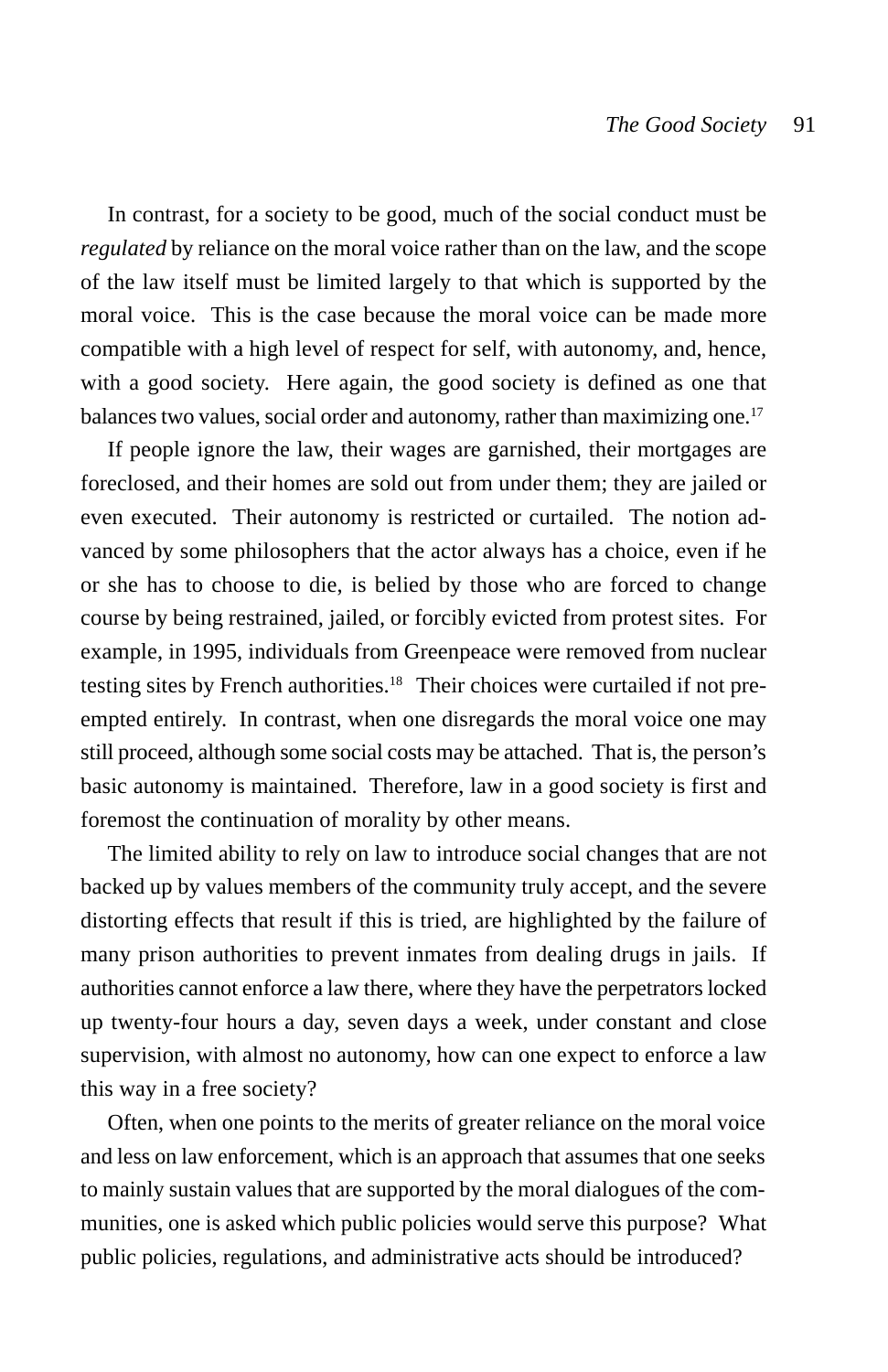The answer that is compatible with the vision of a good society spelled out here is that the best way to change the direction of a society is to have megalogues about the substance of members' values and the intensity of their commitments to values they affirm. By megalogue, I mean a society-wide dialogue, one that links many community dialogues into one, often nationwide, give and take. While at first it may seem that it is impossible to have a society-wide dialogue, such megalogues, often triggered by some dramatic event or deliberately staged drama, occur almost incessantly about one topic or another. For example, oil spills served to trigger megalogues about the environment; the Thomas-Hill hearings about sexual harassment; the impeachment hearings about what constitutes offenses that will drive an elected official out of office. It is true that megalogues are fuzzy in the sense that one cannot determine a priori with any precision when the process will be completed, which values will prevail, or which new public policies will be endorsed. In effect, one can only predict that the process often will be disjointed, emotive, repetitive, and meandering. But these qualities are earmarks of processes that truly engage a mass of people in examining, redefining, and redirecting their values and moral commitments; they point to the kind of moral dialogues that are essential for truly endorsed social change.

All this is not to deny that laws and public policies have a place in societal change, including moral regeneration, but rather to stress that they are not the main factor. Most importantly, in order for a good society to evolve, the laws and public policies themselves must reflect the change in values rather than significantly diverge from them. This is the case because the more a society relies on members' convictions that the societal demands on them are just, and the more they conduct themselves voluntarily in line with these values because they themselves subscribe to them, the better the society. To put it more sharply, the good society is not first and foremost one of lawand-order, but one based on shared moral values that the members affirm.

A main criticism of my position is that the outcomes of megalogues reflect not the true preferences of the members of the society, but rather those preferences fostered by the media and the organizations and people that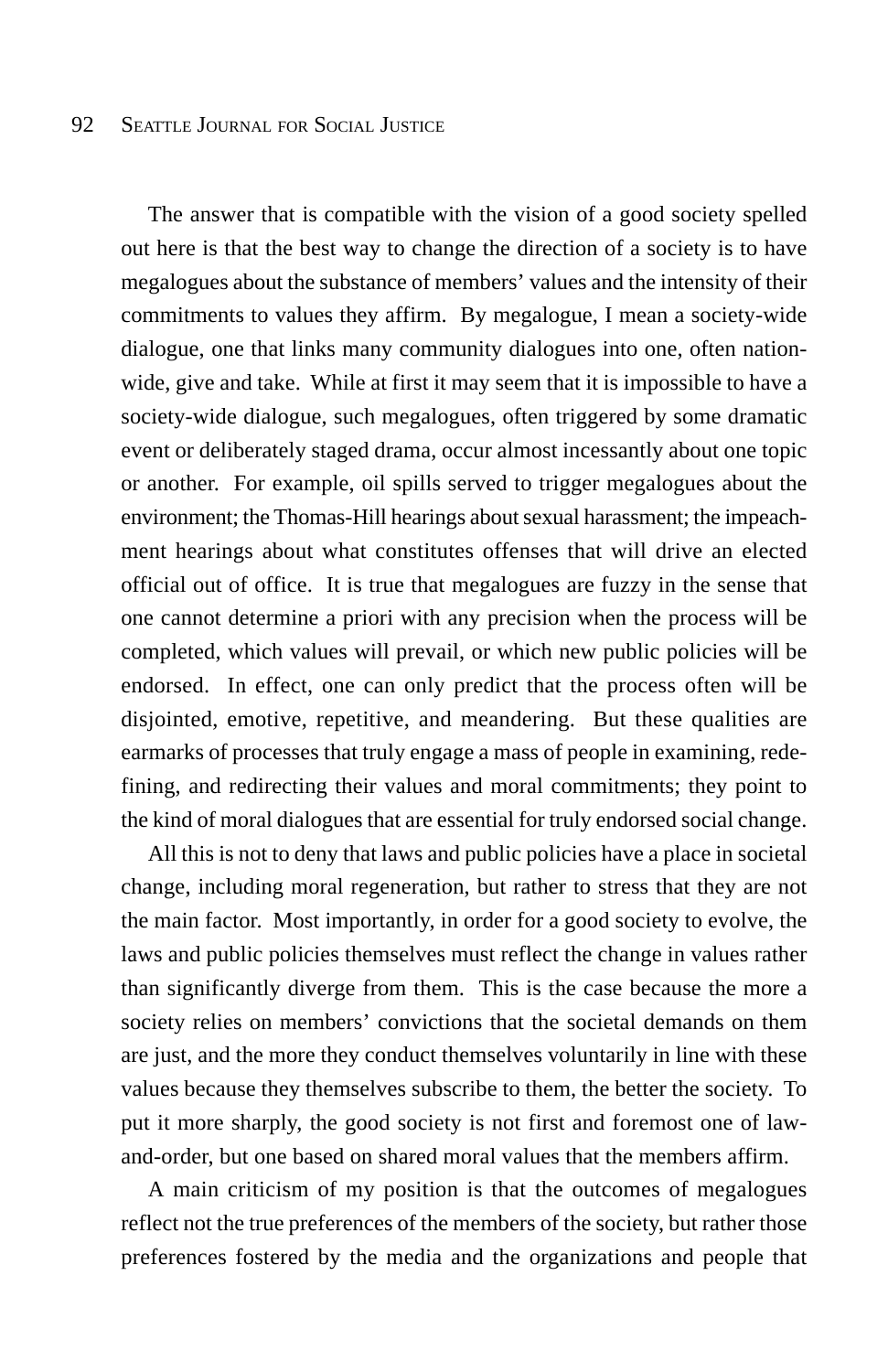control its various forms, since use of the media is an essential tool of megalogues. Because this is a subject that cannot be properly treated as an aside in an essay of this scope, I will simply state that, to the extent the power structure of a society prevents authentic megalogues from encompassing most members of the society, it cannot be a good society. In a good society, the public would own large segments of the media, which is somewhat the case with BBC and NPR. Social restructuring and public education would have to ensure that people have the basic economic, social, and intellectual conditions that enable them to participate in the megalogues. For instance, to the extent that megalogues take place on the Internet, with widespread access, and are not burdened by economic concerns to the point that people cannot find the time and energy to participate, the conditions for an authentic megalogue exist. At the same time, it should be noted that although all media, even small town gossip, have some distorting effects, the magnitude of such distortion is often vastly exaggerated.

The Soviet experience shows that, even when a state has near total control of the media as well as the educational systems, it still cannot control public opinion. Moreover, the results of American megalogues are often not in line with what one would assume those who own or control the media would prefer. Most importantly, to return one more time to sociological realism rather than utopian writing, the media can be much improved but not circumvented if society-wide megalogues are to take place.

## GOOD V. "BAD" VALUES

Although sharing values is a defining attribute of communities, to reiterate, one should not assume that all communities, or communities *per se*, are good. An essential part of their evaluation entails determining not merely whether they share values, but the moral standing of the values they do share.

Some have argued that if shared values arise out of moral dialogues, whether limited to communities or extended to society-wide megalogues, the resulting consensus legitimates the outcome. Others have posited that if certain procedures are followed the results will be morally sound. However,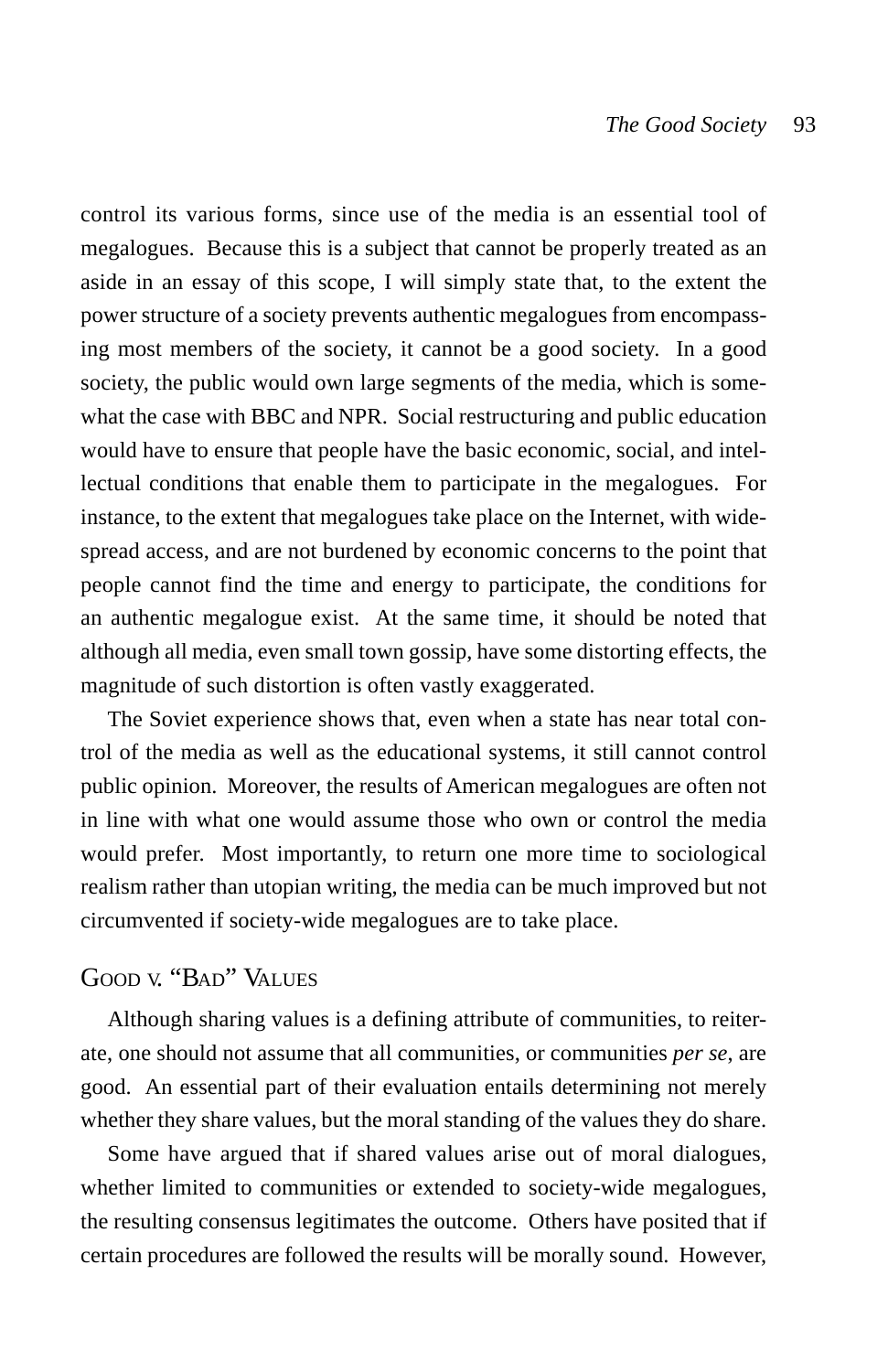a simple mental experiment raises troubling questions about consensus and other procedure-based criteria: If the members of a given community agree unanimously to lynch strangers who stray onto their turf, burn books, or treat women as second class citizens, obviously this consensus does not make these agreements morally good ones. That is, we are drawing on external and substantive criteria to evaluate the values that communities have come to share as a result of dialogues judging the moral standing of values handed down from previous generations.

Ethicists have developed some criteria to determine which values are morally superior to others. For instance, those values that are symmetrical, applying to ego the same way they apply to alter ego, are deemed superior to those that do not.<sup>19</sup> But the quest for the values defining the good society may well not be satisfied by such formal criteria.

Several attempts have been made to find the elusive criteria. Some recently have turned to biology; after all, we are all said to be hardwired one way or the other. But even if this is true, one wonders whether such wiring serves merely as a constraint on what a community can do or whether it also provides opportunities from which a community can build. In any case, biological factors do not define that which is good. Others have tried to base their ethical systems on those values all societies share, that every human society endorses.<sup>20</sup> While there are disagreements over the reach of this list, it is actually rather meager. Thus, even health care and freedom from starvation are not seen as universal values.<sup>21</sup> Still others have developed a calculus of harm according to which acts that cause less harm than others are deemed moral, a criteria that is extremely situational.<sup>22</sup> Moreover, it hides the implicit value judgments evident in decisions such as how far into the future consequences are taken into account as well as the weight one assigns to various affected groups.

A possible source for overarching criteria are those values that, to use the language of the founding fathers of the republic, are "self-evident."<sup>23</sup> In ethics one refers to deontology, a system based on the values that convey compelling moral causes.<sup>24</sup> A case in point is the observation that truth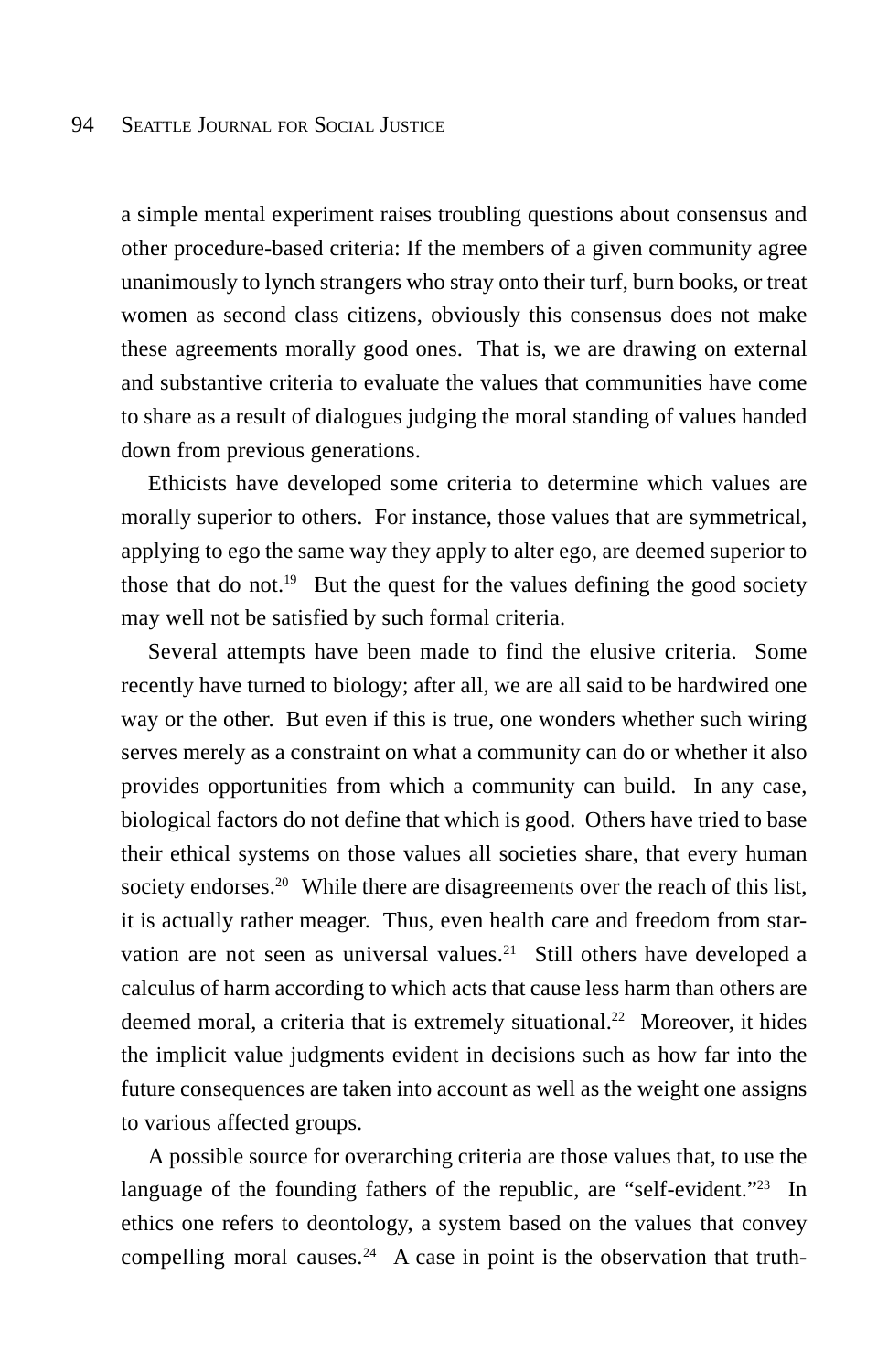telling is, on the face of it, morally superior to lying—excluding such limiting conditions as, for example, if one were hiding Jews and a Nazi asked of their whereabouts. Analysis—for instance, along the Kantian line that if one person lies, soon others will follow, and then the liar will suffer follows and might cement or undermine the initial judgment, but its original and basic source is the fact that certain moral truths speak to us in compelling terms.25

Ultimately, the quest for the values of the good society may require combining all these sources: local consensus, worldwide parallelism, formal and procedural criteria, as well as the sense that certain values are selfevident. One may follow different considerations, but without some such combination of ethics and sociology, a good society cannot be characterized.

<sup>&</sup>lt;sup>1</sup> This essay draws from ideas previously published by the author.

<sup>2</sup> AMITAI ETZIONI, THE NEW GOLDEN RULE 127 (1996).

<sup>3</sup> *See generally* ROBERT D. PUTNAM, BOWLING ALONE: THE DECLINE AND REVIVAL OF AMERICAN COMMUNITY (2000) (describing how social capital has declined dramatically since the 1970's using factors such as membership in voluntary organizations and levels of philanthropy).

<sup>&</sup>lt;sup>4</sup> These include some needs that are biologically anchored, such as the need for caloric intake, and some that are socially but universally implicated, such as the need for affection. *See* Amitai Etzioni, *Basic Human Needs: Alienation and Inauthenticity,* 30 AM. SOC. REV. 870 (1968).

<sup>5</sup> *See* JEREMY BENTHAM, AN INTRODUCTION TO THE PRINCIPLES OF MORALS AND LEGISLATION 3 (Laurence Lefleur ed., Hafner Pub. Co. 1948) (1789); MARGARET THATCHER, THE DOWNING STREET YEARS 626 (1993) ("There are individual men and women, and there are families. And no government can do anything except through people, and people must look to themselves first. It is our duty to look after ourselves and then to look after our neighbor.").

<sup>6</sup> *See* LEWIS COSER, FUNCTIONS OF SOCIAL CONFLICT (1954); LEWIS COSER, CONTINUITIES IN THE STUDY OF SOCIAL CONFLICT (1967).

<sup>7</sup> Karl Marx, *Critique of the Gotha Programme: Marginal Notes on the Programme of the German Workers Party*, *in* MARX: LATER POLITICAL WRITINGS 215 (Terrell Carver ed., Cambridge University Press 1996) (1891).

<sup>8</sup> *See* JOHN RAWLS, A THEORY OF JUSTICE (1971).

<sup>&</sup>lt;sup>9</sup> SARAH ANDERSON ET AL., INSTITUTE FOR POLICY STUDIES & UNITED FOR A FAIR ECONOMY, EXECUTIVE EXCESS 2000: SEVENTH ANNUAL CEO COMPENSATION SURVEY 1 (2000).

<sup>&</sup>lt;sup>10</sup> STEPHEN NATHANSON, ECONOMIC JUSTICE 106 (1998).

<sup>11</sup> *See* Anemona Hartocollis, *Chancellor to Keep Teacher in Her Job in Parents' Victory*, N.Y. TIMES, Sept. 26, 1997, at A1.

<sup>12</sup> *Id*.

<sup>13</sup> *Id*.